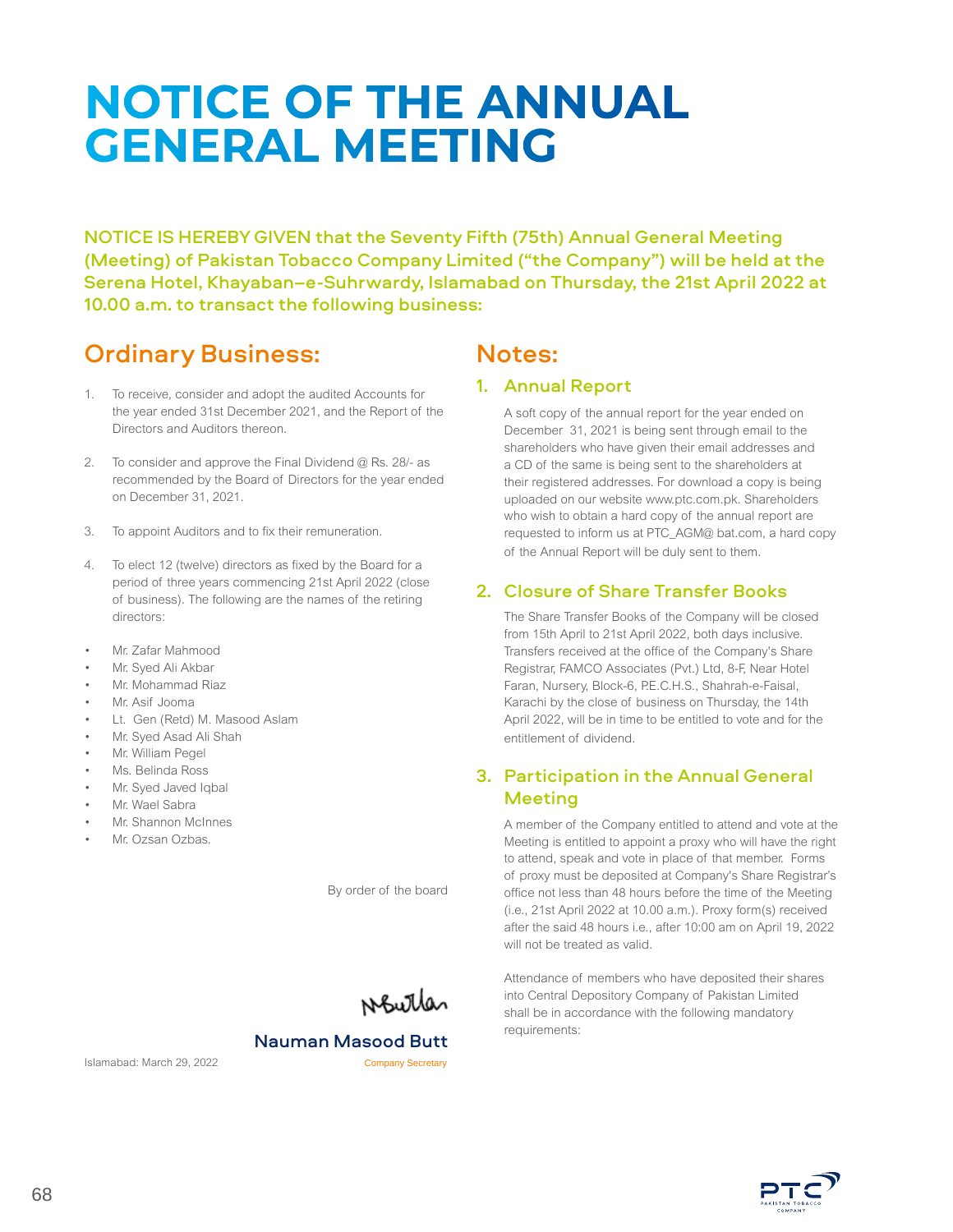#### A) In Person:

- i) Individual members must bring their participant's ID number and account/sub-account number along with original Computerized National Identity Card (CNIC) or original Passport at the time of attending the Meeting.
- ii) In the case of a corporate entity, presentation of a certified copy of the Board of Directors' Resolution/ Power of Attorney with specimen signatures of the nominee at the time of the Meeting.

#### B) By Proxy:

- i) In case of individuals, the submission of proxy form as per the requirement notified in Note 3 above.
- ii) The proxy must be witnessed by two persons whose names, addresses and CNIC numbers should be stated on the form.
- iii) Attested copies of CNIC or the passport of the beneficial owners and the proxy shall be furnished with the proxy form.
- iv) In case of a corporate entity, the Board of Directors' Resolution/Power of Attorney with specimen signatures shall be submitted with the proxy form to the Company's Share Registrar.
- v) The proxy shall produce his/her original CNIC or original passport at the time of the Meeting.
- vi) A form of proxy is attached to the notice and is also available on Company's website.

#### 4. Submission of CNIC/NTN Details (Mandatory)

The CNIC number /NTN details are mandatory and are also required for checking the tax status as per the Active Taxpayers List (ATL) issued by the Federal Board of Revenue (FBR) from time to time.

Individuals including all joint holders holding physical certificates are therefore requested to submit a copy of their valid CNIC to the Company or its Registrar, if not already provided. The shareholders while sending CNIC must quote their respective folio numbers.

In cases of non-receipt of the copy of a valid CNIC, the Company would be constrained under Section 243 (3) of the Companies Act, 2017 to withhold divided of such shareholders.

#### 5. Electronic Credit Mandate for Dividend (Mandatory)

Pursuant to the provisions of Section 242 of the Companies Act, 2017, it is mandatory for a listed Company to pay cash dividend to its shareholders only through electronic mode by making direct remittance into their respective bank account designated by the entitled shareholder(s) ("the bank account"). Therefore, in order to receive dividends directly into their bank account, shareholders holding shares in physical form are requested to fill in "Electronic Credit Mandate Form" available on Company's website i.e. www.ptc.com.pk and send the completed form along with a copy of a valid CNIC or provide the following information to the registrar of the Company M/s. FAMCO Associates (Private) Limited, 8-F, Near Hotel Faran, Nursery, Block-6, P.E.C.H.S., Shahrah-e-Faisal, Karachi latest by 14h April, 2022.

| Folio Number                                                       |
|--------------------------------------------------------------------|
| Name of Shareholder                                                |
| Title of the Bank Account                                          |
| International Bank Account (IBAN) (24 digits)                      |
| Name of Bank                                                       |
| Name of Bank Branch and Address                                    |
| Cellular Number of Shareholder                                     |
| Landline Number of Shareholder                                     |
| Email Address                                                      |
| CNIC/NTN Number, in case of corporate<br>shareholder (Attach Copy) |
|                                                                    |

Signature of Member

#### 6. Deduction of Income Tax from Dividend under Section 150 of the Income Tax Ordinance, 2001 (Mandatory)

- (i) The rates of deduction of income tax from dividend payments under the Income Tax Ordinance are as follows:
	- 1. Rate of tax deduction for shareholders appearing in Active Taxpayers List (ATL): 15%
	- 2. Rate of tax deduction for shareholders not appearing in Active Taxpayers List (ATL): 30%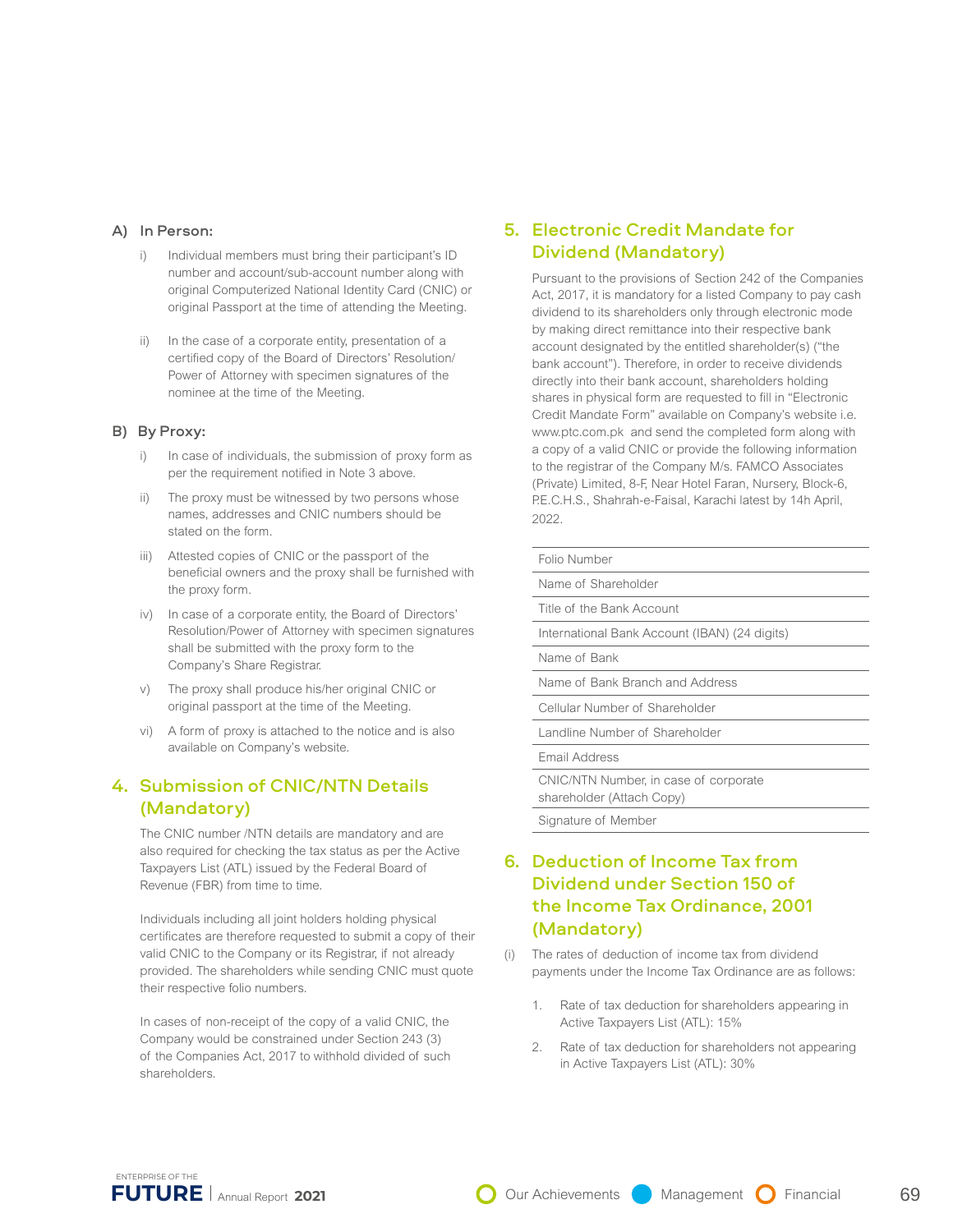To enable the Company to make tax deduction on the amount of cash dividend  $@$  15% instead of 30%, shareholders whose names are not entered into the Active Tax-payers List (ATL) provided on the website of FBR, despite the fact that they are filers, are advised to immediately make sure that that their names are entered in ATL, otherwise tax on their cash dividend will be deducted @ 30% instead of 15%.

- (ii) Withholding Tax exemption from the dividend income, shall only be allowed if a copy of valid tax exemption certificate is made available to FAMCO Associates (Pvt) Ltd., by the first day of Book Closure.
- (iii) Further, according to clarification received from Federal Board of Revenue (FBR), with-holding tax will be determined separately on 'Filer/Non-Filer' status of Principal shareholder as well as joint-holder (s) based on their shareholding proportions, in case of joint accounts.

In this regard all shareholders either holding shares in physical form or in CDC, who hold shares jointly are requested to provide shareholding proportions of Principal shareholder and Joint-holder(s) in respect of shares held by them (only if not already provided) to our Share Registrar, in writing as follows:

| Company<br>Name | Folio/CDS<br>Account<br># | Total<br>Shares | Principal Shareholder |                                              | Joint Shareholder    |                                              |
|-----------------|---------------------------|-----------------|-----------------------|----------------------------------------------|----------------------|----------------------------------------------|
|                 |                           |                 | Name<br>and<br>CNIC#  | Shareholding<br>Proportion<br>(No. of Share) | Name<br>and<br>CNIC# | Shareholding<br>Proportion<br>(No. of Share) |

The required information must reach our Share Registrar within 10 days of this Notice; otherwise, it will be assumed that the shares are equally held by Principal shareholder and Joint Holder(s).

(iv) The corporate shareholders having CDC accounts are required to have their National Tax Number (NTN) updated with their respective participants, whereas corporate physical shareholders should send a copy of their NTN certificate to the company or FAMCO Associates (Pvt.) Ltd. The shareholders while sending NTN or NTN certificates, as the case may be, must quote company name and their respective folio numbers.

# 7. Intimation for Non-Resident Individual Sharholders

Non-resident individual shareholders shall submit declaration or undertaking with copy of valid passport under definition contained in Section 82 of the Income Tax Ordinance, 2001 for determination of residential status for

the purposes of tax deduction on dividend to the Share Registrar (M/s. Famco Associates (Private) Limited at 8-F, near Hotel Faran, Nursery, Block-6, P.E.C.H.S, Shahrah-e-Faisal, Karachi or email at info.shares@famco.com.pk at the latest by 10th April 2022. The copy of declaration form can be downloaded at Shares Registrar website: https://famco. com.pk/share-registration-services/.

#### 8. Zakat Deductions

To claim exemption from compulsory deduction of Zakat, shareholders are requested to submit a notarised copy of Zakat Declaration Form "CZ-50" on NJSP of Rs.50/- to the Share Registrar.

# 9. E-Voting

Members can exercise their right to demand a poll subject to meeting requirements of Section 143-145 of Companies Act, 2017 and applicable clauses of Companies (Postal Ballot) Regulation 2018.

## 10. Video-Link Facility

Pursuant to Section 134 (1) (b) of the Companies Act 2017 and SECP's circular No. 10 of 2014 dated May 21, 2014, if the Company receives consent from members holding in aggregate 10% or more shareholding residing in a geographical location to participate in the meeting through video conference at least 10 days prior to the date of Annual General Meeting, the Company will arrange video conference facility in that city subject to availability of such facility in that city. To avail this facility, please provide the following information to the Share Registrar.

I/We, \_\_\_\_\_\_\_\_\_\_\_\_\_\_\_\_\_\_\_\_\_\_\_\_\_\_\_being a member of Pakistan Tobacco Company Limited holding \_\_\_\_\_\_\_ of Ordinary Shares (s) as per Register Folio No.---hereby opt for the video Conference facility at (Please insert name of the City).

#### 11. Election of Directors Procedure

The term of the office of the present Board of Directors of the Company will expire on 20th April 2022. In terms of Section 159(1) of the Companies Act, 2017 ("Act") the Board of Directors in its Board meeting held on February 24, 2022 has fixed the number of elected Directors at 12 (twelve) to be elected in the Annual General Meeting of the Company for the period of next three years.

Any person who seeks to contest the election to the office of a Director, whether he is a retiring director or otherwise, shall file the following documents with the Company